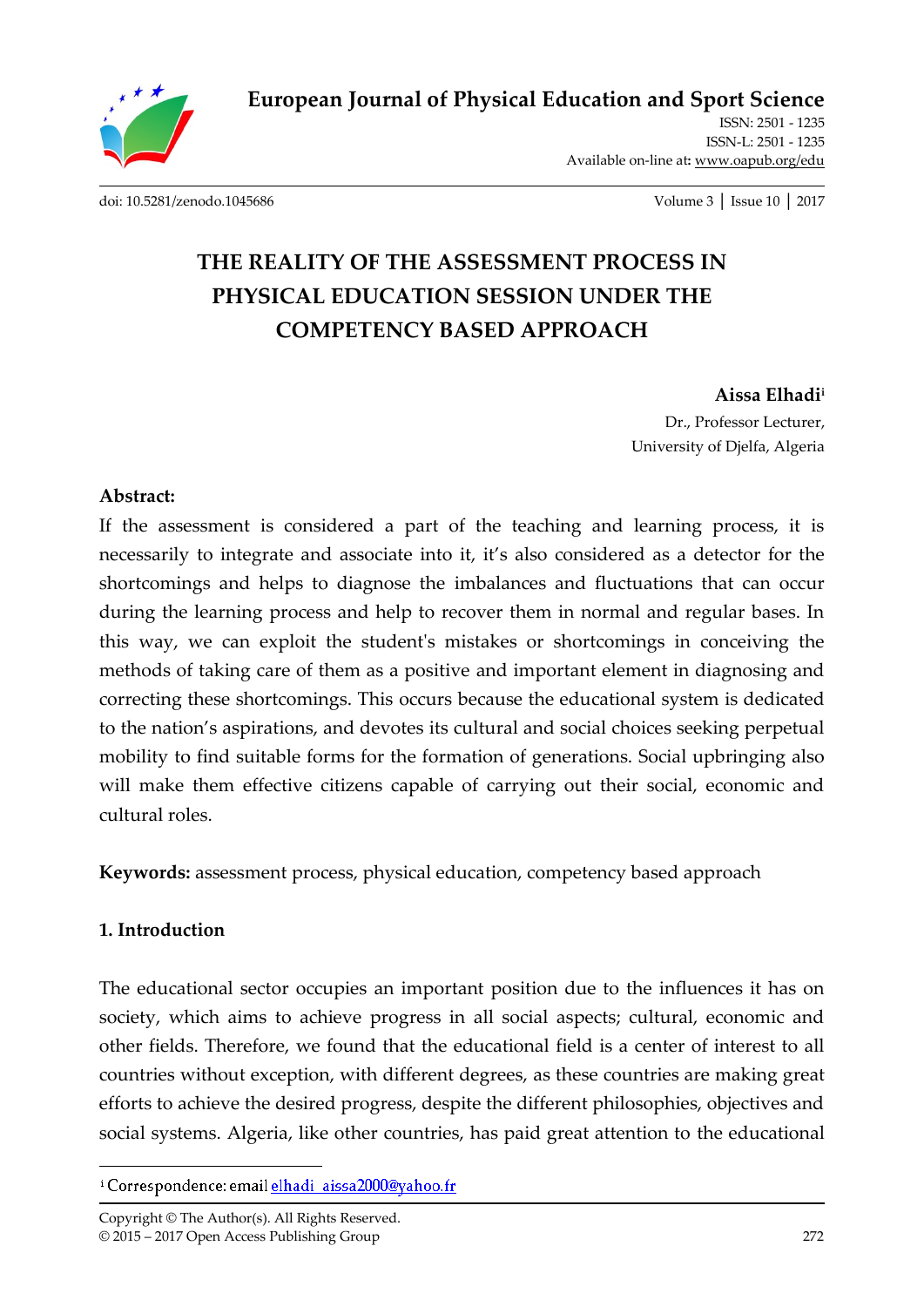sector through focusing on the curricula, teaching methods, teacher training programs and educational guidance. Among the concerns, the educational terminology that emerged in several countries in the second half of this century, especially the last quarter of it, has made major changes to the concept of assessment according to teaching techniques and methods .Thus, education becomes part of a process that leads from the goals to the results - the assessment - through appropriate activities, means and tools.

 Assessment is a part of the teaching and learning process. It is integrated within. It is also an indicator of the shortcomings in diagnosing the imbalances and fluctuations that can occur during the learning process and helps to achieve them in a regular manner.

 In this matter, taking advantage of the student's errors or shortcomings in conceiving the methods of ensuring them is a positive and important factor in diagnosing and correcting these shortcomings.

 Finally, the multi-role assessment is an opportunity and a tool to change the relationship between the learner and the teacher on the one hand and between the teacher and the parents on the other.

### **2. Research Problem**

The educational system dedicated the nation's aspirations and its cultural and social choices, and seeks in a sustainable movement to find suitable ways to brought up generations in a social upbringing to make them active citizens able to carry out their social, economic and cultural roles. So, the movement of the educational system finds its source in the need of preserving the national cultural heritage and the religious and social values that characterize Algerian society through its historical. Also to explore the future with scientific and technological requirements, on the other hand, to prepare generations to become jealous citizens to their identity and able to raise the various challenges imposed by globalization. The Algerian school is no exception to this rule, thus it is required to renew its curriculum, which differed from what it was in the past. It has now been adopted to achieve competencies at all levels, which appear in the behaviors and actions of the student when faced with the problems encountered in his educational journey and daily life as well. Furthermore, the design of the programs that have been applied in our institutions goes back to define their objectives and determine and their contents to previous decades in addition to the Algerian society's profound political, social and cultural changes that changed the social philosophy and opened up legitimate aspirations for progress and development, this is what made Algeria up to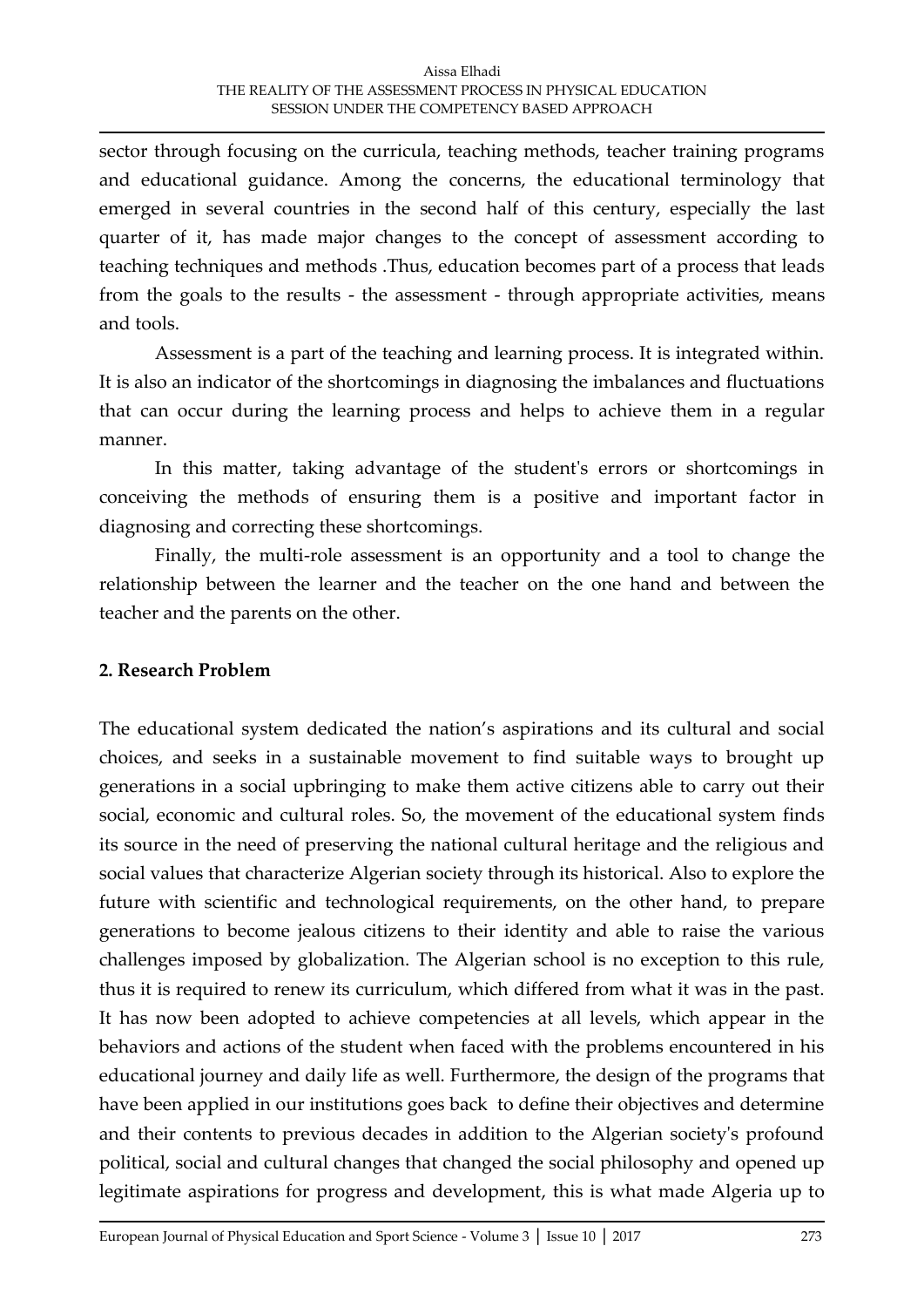#### Aissa Elhadi THE REALITY OF THE ASSESSMENT PROCESS IN PHYSICAL EDUCATION SESSION UNDER THE COMPETENCY BASED APPROACH

the challenge so, it adopted the competency based approach in teaching and included it through a multi-year plan in the educational system. Where the Algerian system has adopted competency based approach in its curriculum for all subjects, physical education and sports received a share of this change through the construction of new curricula since 2003. To remind, the prior curricula was adopted in the construction of the educational goals as a basis to guide the process of education and learning of what seemed then The effectiveness of the approach to educational goals, but teachers didn't give relative importance to this approach, which was often limited to the formal and administrative aspect at the beginning, and the new curriculum came to enrich this first experiment.

The competency based approach which is an extension to the goals based approach depended on preparing the pupil fully and adequately to cope with the everyday life challenges and different phenomena, It should be noted that this will not be possible until after reaching what is required in this school of life as accuracy, harmony and homogeneity between the educational programs, and the nature of the pupil dealt with on one hand and between these contents and the reality of the field on the other hand, so the suggestion and the application of the assessment process to the fullest and in a fair way as a process. The physical education should be on a continuous evaluation because the latter is necessary for the development and modification, which can be confirmed by the success or failure of the curriculum of physical education in achieving their goals on time in accordance with the objective plans, thereby ensuring their development.

Therefore, the researcher believes that the process of assessment is highlighted through its reality and its application on the ground during the physical education session under the competency based approach "Some secondary schools of Tisimsilit" by asking the following questions:

### **2.1 Main question**

1. Has the assessment process under the competency based approach been properly applied during the physical education and sports sessions?

### **2.1.1 Sub-questions**

- 1. Does the assessment of pupils upon the results obtained during physical education classes take individual differences into account?
- 2. Is the current allotted timed for physical education sufficient to assess all pupils at the same activity during the session?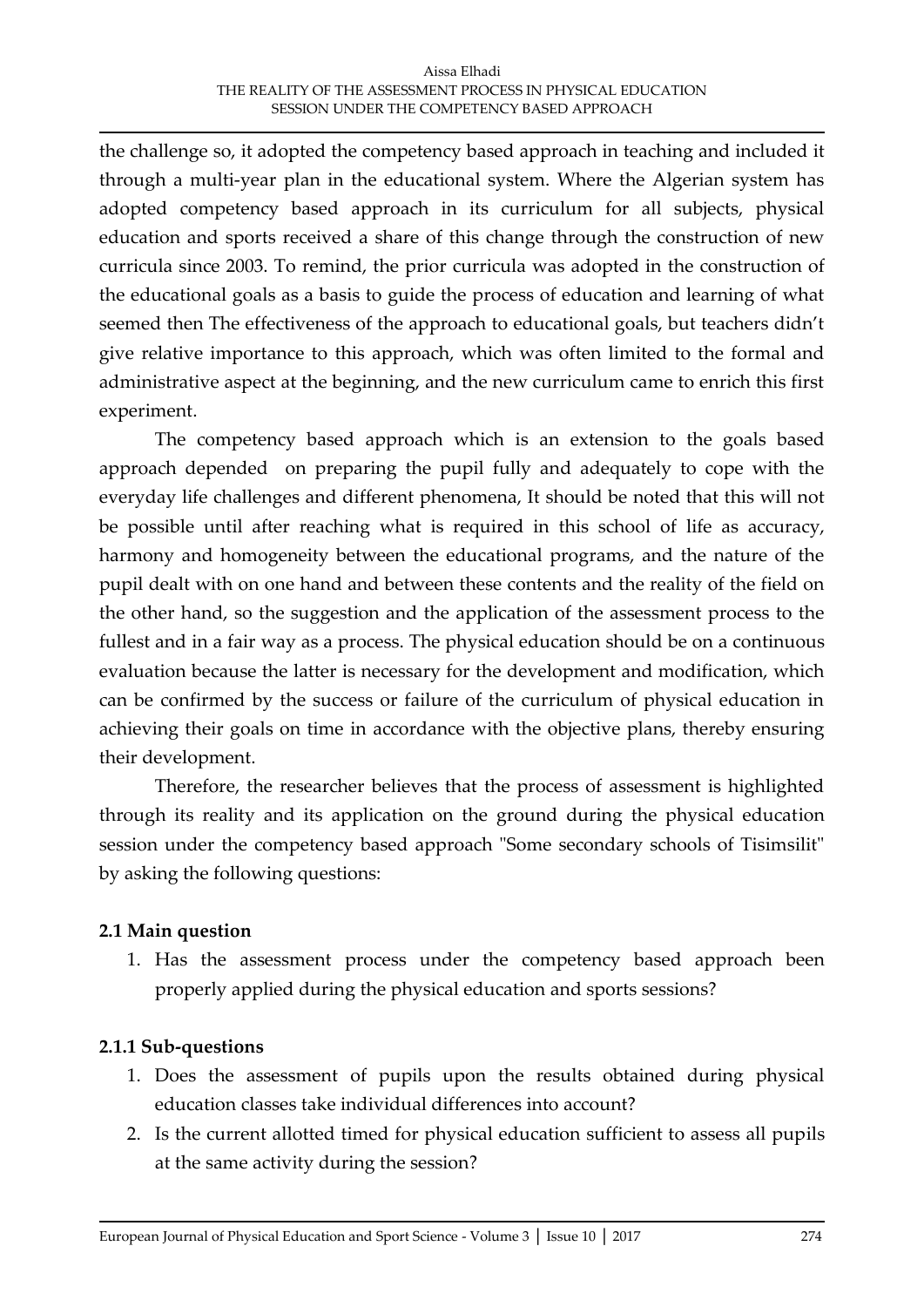#### **2.2 Research Hypotheses**:

#### **2.2.1 General Hypothesis**

The assessment process is correctly practiced during the physical education session under the competency based approach.

#### **2.2.2 Partial Hypotheses**

- 1. The assessment of students based on the results achieved during the course of physical education take individual differences into consideration.
- 2. The current allotted timed is sufficient to assess all pupils at the same activity during the physical education session.

#### **3. Study Objectives**

- 1. Highlight the equal opportunities for students by taking into account individual differences.
- 2. Giving the subject its true value by evaluating the students' efforts.
- 3. To show that the current allotted time is insufficient to evaluate all students in the same activity during the session.

### **4. Significance of the Study**

The new reforms came in the modern curricula presented in the competency based approach, which relied on the modern assessment, from here came the importance of this research, which we evaluate the accepted assessment, which we are trying to detect the positive and negative aspects in order to reach a real evaluation taking into account all aspects of physical, educational and Individual differences.

#### **5. Study terms**

#### **5.1 Assessment**

Is a descriptive method to a phenomenon, a situation, a curriculum, a program, etc. to show the strengths and weaknesses and the extent of the assessment. It includes the collection and analysis of information, and then the judgments on the value of things, persons or subjects, whether in their advantages or disadvantages.

Assessment in the field of physical education includes assessment of the performance of pupils and players and then judgments on this performance in light of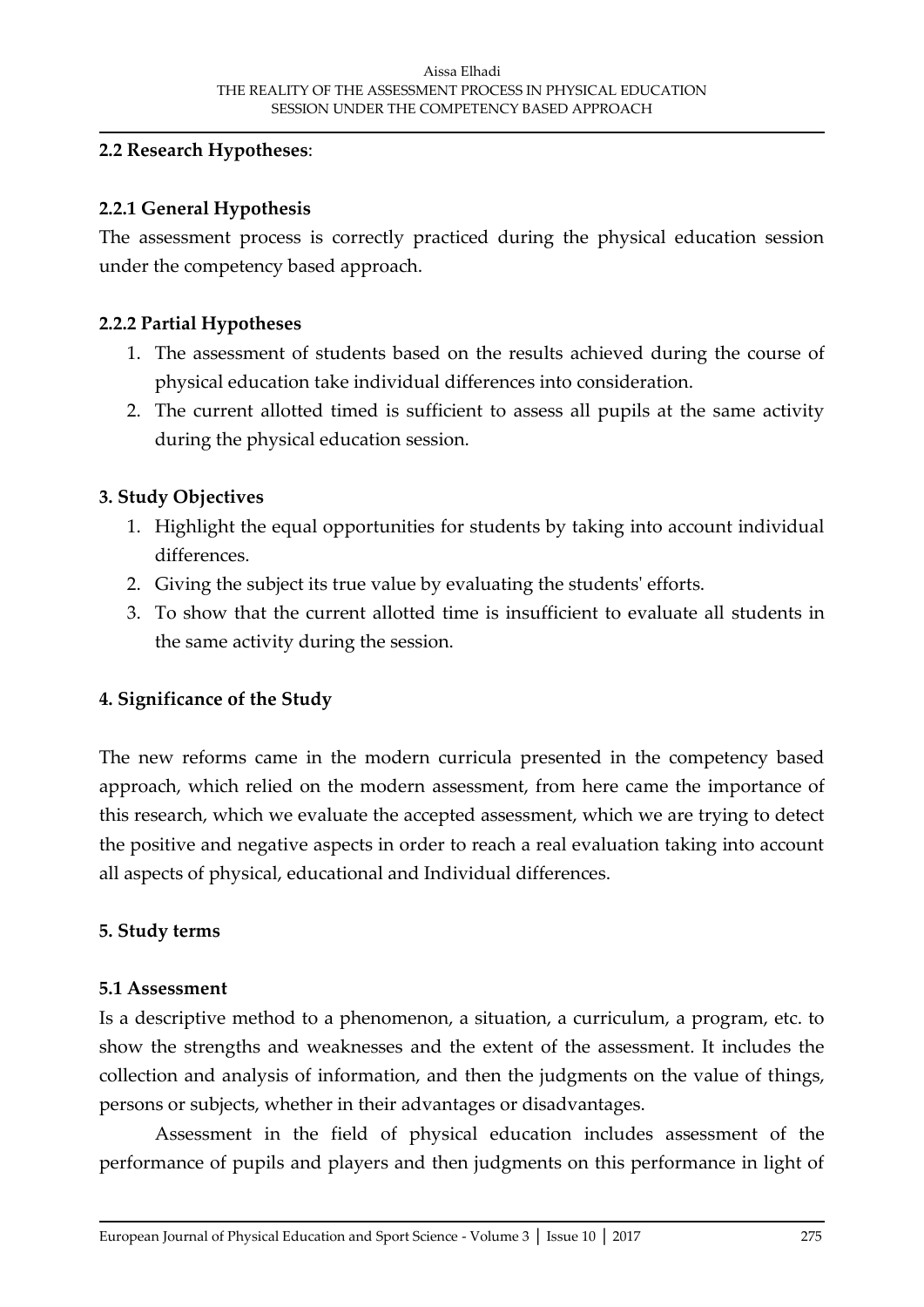specific considerations to the performance, and includes the assessment of the amount of proceeds that can be accessed through the practice of the program

The assessment of physical education adds to the judgments of programs, curricula, methods, training methods and capabilities.

### **5.2 Physical Education**

It can be defined as the group of activities, skills and arts that the program includes in the various stages of training. It aims to provide students with the skills and tools that help them in the learning process. They can rely on personal experience and selfpractice. This means the necessary mechanisms to make them in a position where they can observe, listen, discover, understand, innovate, express and report.

## **5.3 Competency based approach**

Is an approach based on declared goals in the form of competencies gained by the contents which depend on physical activities and sports as a cultural backbone as well as the gains of the previous learning stages, and the approach which focuses on the student as a center of interest in the learning process.

 These gains turn into abilities, knowledge and skills that enable the student to prepare for new materials in a context that serves what is expected of him at the end of a particular learning stage.

# **6. Review of the literature**

**A.** Rahmouni El HadjStudy (2010-2011: The extent to which social harmony is achieved through the practice of physical and athletic education in light of the new educational reforms (competency based approach).

Research problem:

The research problem was about the following main question:

- Does the practice of physical education in the context of educational reform contribute in achieving social harmony among the secondary stage students? Research Objectives:
- To know if there are statistically significant differences between practitioners and non-practitioners in the total degree of social compatibility.
- To know whether there are statistically significant differences between practitioners and non-practitioners in the sub-dimensions of social compatibility. Research Methodology:

Descriptive approach to suit the problem of the research.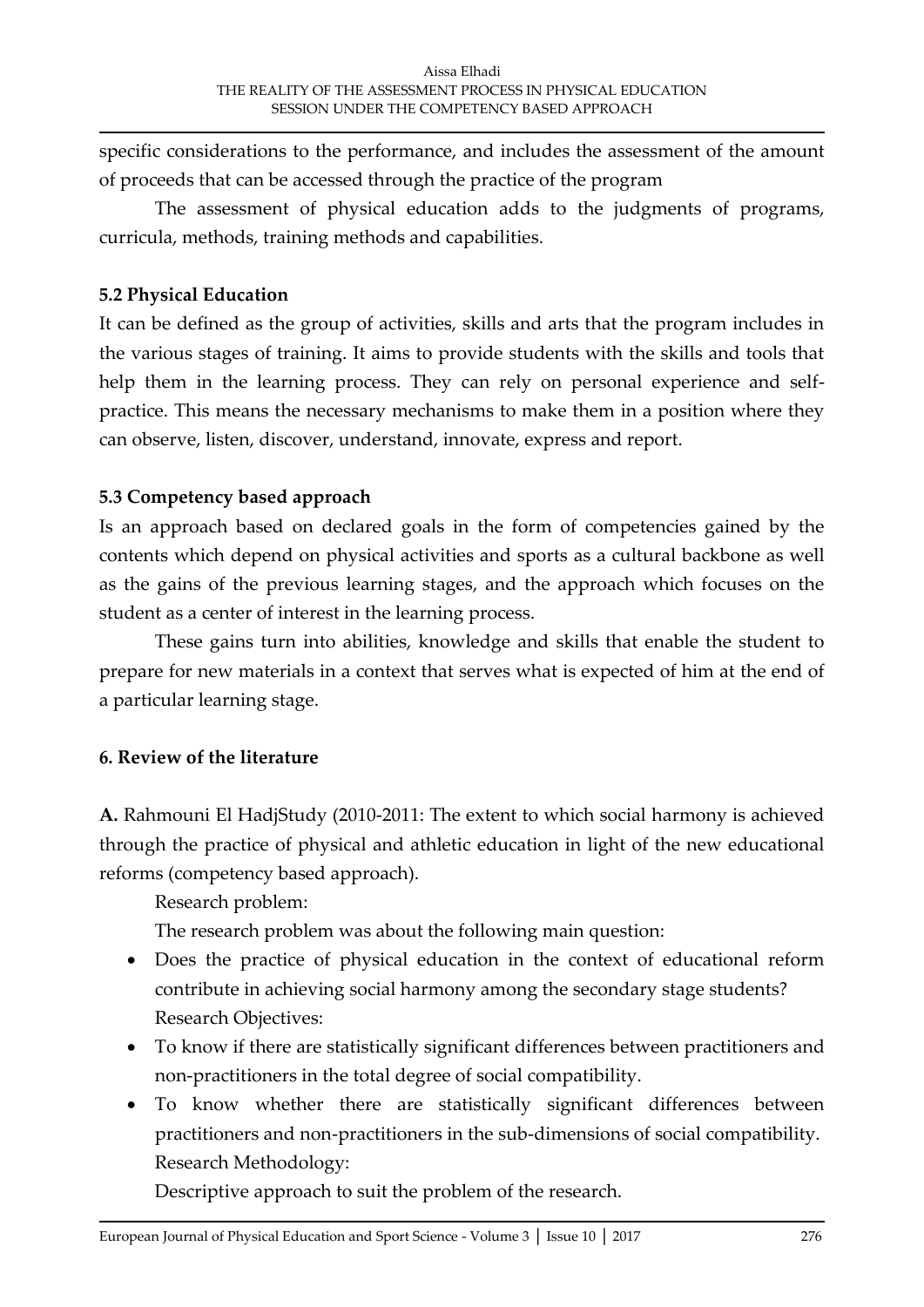Population and research Sample:

The research sample included 80 secondary school students from some of the high schools in Medea

Results of the study:

After presenting and analyzing the results obtained at the end of the research:

- There are statistically significant differences between practitioners and nonpractitioners of physical education in the social class in favor of practitioners.
- There are statistically significant differences between practitioners and nonpractitioners of physical education in the sub-dimensions of social compatibility in favor of practitioners.

From the above, it is clear that the general hypothesis is correct, which claims that the practice of education under educational reform contributes in achieving social compatibility among the secondary stage students.

**B.** Khenish Youcef's study: A Supplementary Note to the Achievement of the Master's Degree in Education Sciences, branch: Educational assessment of the Curriculum (2005- 2006) entitled: The difficulties of the assessment in middle schools and teachers strategies to overcome them.

Research methodology:

The researcher relied on the descriptive approach, which enables to prove or deny hypotheses. The descriptive approach can collect information and give a quantitative formula and helps to arrange and classify this information according to the variables that guide the research, which allows for organized interpretation and scientific analysis.

Results:

- 1. There are difficulties for evaluation especially when evaluating the behavior of the student.
- 2. Difficulties in building and using different assessment methods and not allocating time to review them.
- 3. There are no differences in terms of difficulties in assessment according to the gender.

### **7. Application side**

**7.1** Chapter I: Research Methodology and Procedures

The researcher used the descriptive approach because of its relevance to the nature and objectives of the current study.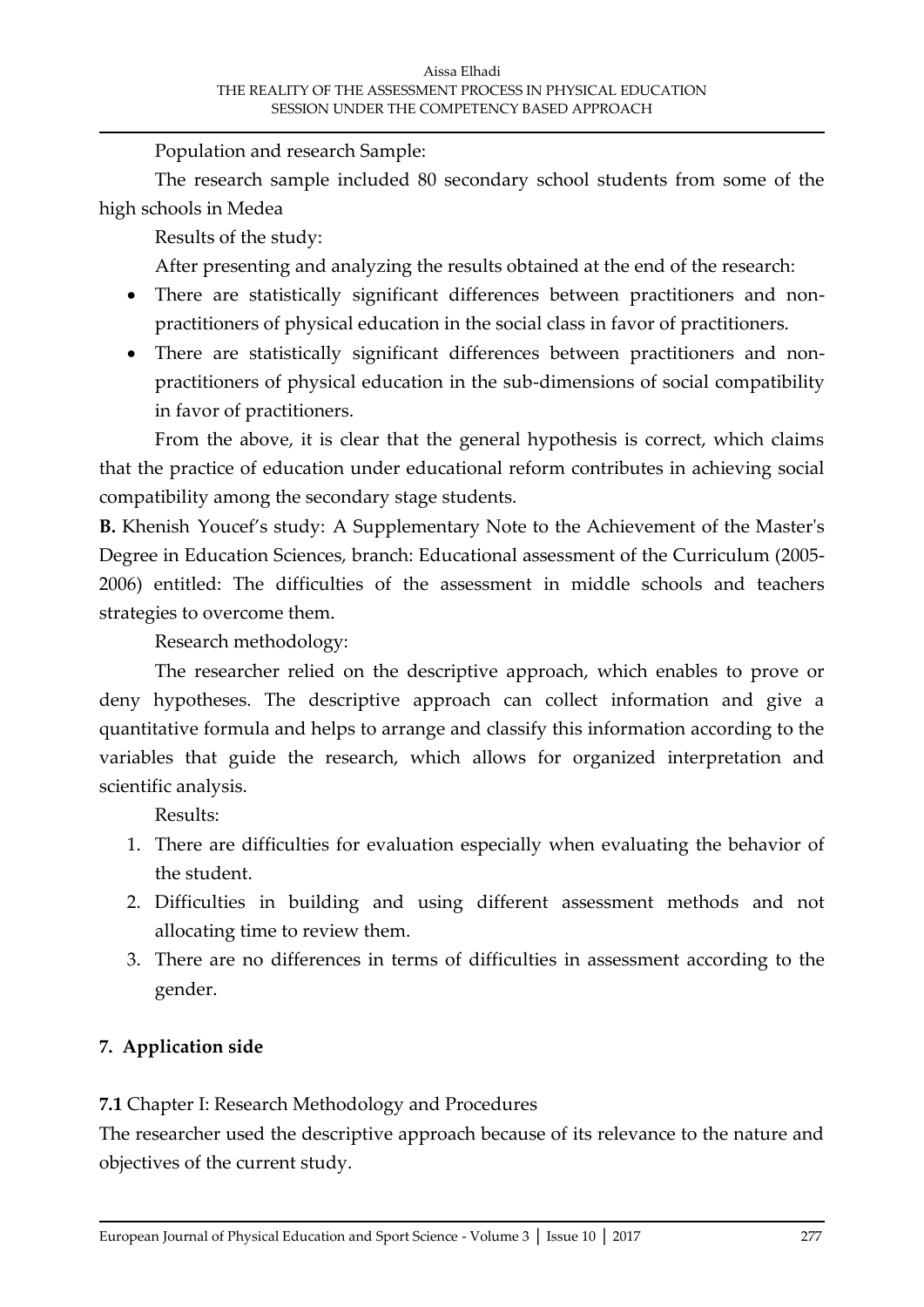### **7.1.2** Sample

The sample of the study was selected from some of the secondary schools of Tisimsilit, where we chose five secondary schools. The sample was 1561 pupils.

**7.1.3** Research Tools

### **7.1.4** Questionnaire

We have identified the necessary axes for the form depending of many theoretical studies, sources and references related to the study. The questionnaire included two axes.

**7.1.5** Survey

We conducted an exploratory study on a sample of 52 teachers in order to determine the extent to which the researchers accepted the questionnaire. We have revised the unclear questions and submitted this questionnaire to a group of arbitrators. All statements have been granted by the arbitrators' agreement.

The researcher used Alpha to verify internal consistency.

| <b>Dimensions</b> | <b>Factor Link</b> | Stability | <b>Honesty</b> |
|-------------------|--------------------|-----------|----------------|
| The first axis    | 0.96               | 0.97      | 0.98           |
| The second axis   | 0.86               | 0.92      | 0.95           |

**Table 2:** Stability grades in the Alpha Cronbach method

#### **7.1.6** Statistical Processing:

The researcher calculated the data of this study by using the percentage degree.

**7.1.7** Chapter 2: Presentation, analysis and discussion of results

The first axis

**Question No 1:** *"Does the assessment applied by the teacher take into account the individual differences between you?"*

| Answer | Repetition | Percentage |
|--------|------------|------------|
| Yes    | 717        | 45.93%     |
| No     | 844        | 54.06%     |
| Total  | 1561       | 100%       |

**Table 10:** Shows the percentage of students' answers to the first question from the first axis

**Results analysis**: The results show that 54.06% of the students believe that the teacher does not take into consideration individual differences during the evaluation process with the expression "No" meanwhile 45.93% of students said "Yes".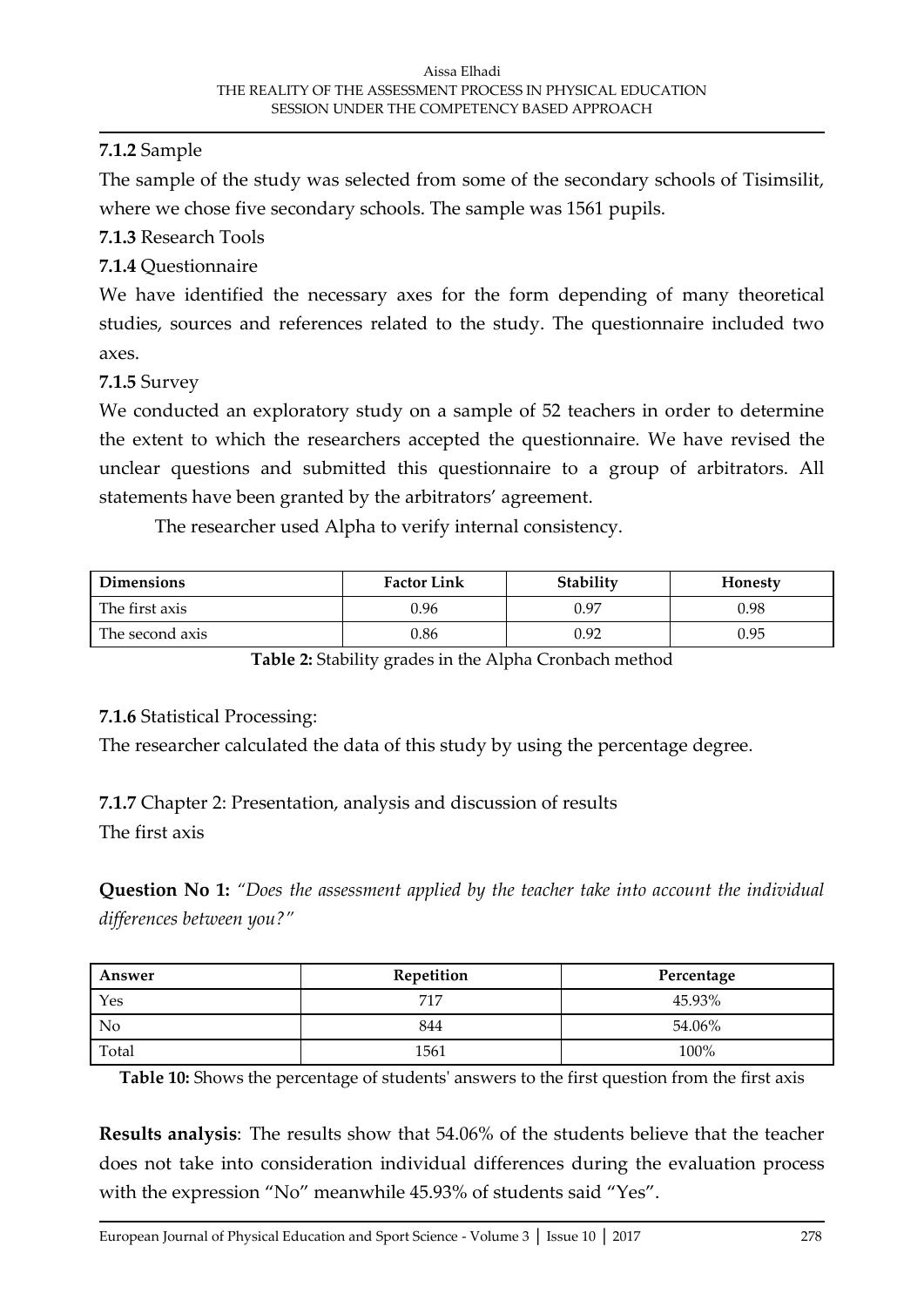The researcher considers that non-observance of individual differences by the teacher when applying the assessment process during the session may be due to the lack of time or to the large number of students or perhaps lack of available facilities within the institution.

**Question 5:** "*Does your teacher's ignorance to individual differences affect your willingness to attend the session?"*

| Answer | Repetition | Percentage |
|--------|------------|------------|
| Yes    | 1089       | 69.76%     |
| No     | 472        | 30.23%     |
| Total  | 1561       | 100%       |

**Table 5:** Shows the percentage of students' answers to the fifth question from the first axis

**Results analysis:** The results show that 69.76% of the students believe that the nonobservance of individual differences during the assessment process leads the students to not practice physical education. This percentage reflects the expression "Yes" while the ratio of 30.23% represents the answer "No".

The researcher considers that non-observance of individual differences by the teacher when applying the assessment during the lesson is considered a negative factor through the boredom of students from this position and this leads to the lack of desire to practice the session and this is considered an obstacle to students.

The second axis:

**Question 3:** *"Do you think that the current allotted time is sufficient to assess all of you in denying the activity applied during the session?"*

| Answer | Repetition | Percentage |
|--------|------------|------------|
| Yes    | 644        | 41.25%     |
| No     | 917        | 58.74%     |
| Total  | 1561       | 100%       |

**Table 3:** Shows the percentage of students' responses to Question 3 of the second axis

**Results analysis**: The results show that 58.74% of the students believe that the time allotted is insufficient to assess them all in the same activity. While 41.25 % said "No".

The researcher considers that the current time allocated for the physical education session is not enough to assess all students in the same activity due to the large number of students in the session doesn't fit with the time allocated.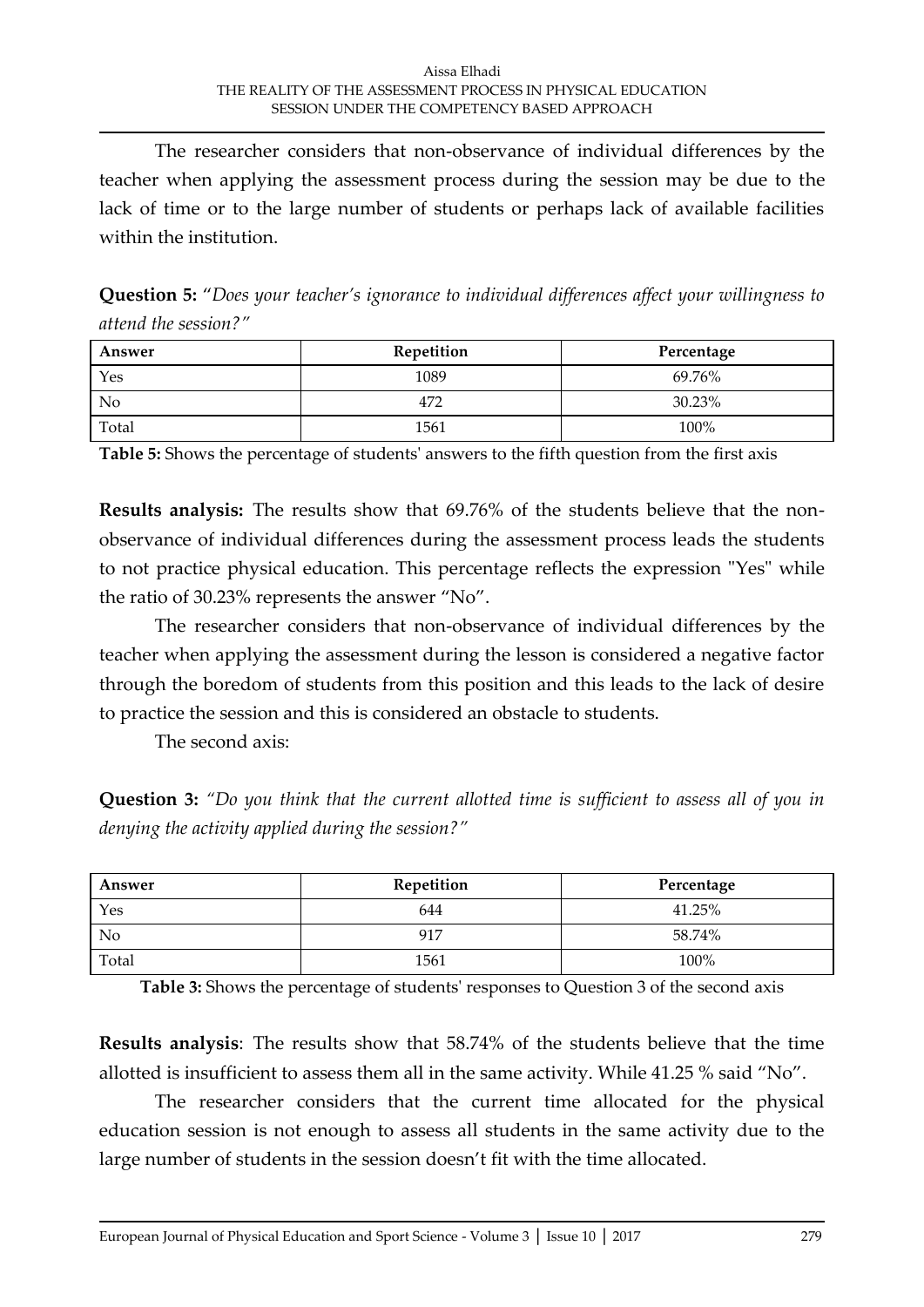Question No. 6: *"Do you think that the allocated time during the session makes you achieve your educational and physical goals?"*

| Answer | Repetition | Percentage |
|--------|------------|------------|
| Yes    | 679        | 43.39%     |
| No     | 882        | 56.50%     |
| Total  | 1561       | 100%       |

**Table 6:** Shows the percentage of students' responses to Question 6 of the second axis

**Results analysis**: The results show that 56.50% of the students believe that the allocated time of the class does not allow them to achieve their educational goals. While 43.39% of them said "Yes"

The researcher considers that the current allocated time of physical education doesn't allow to achieve the goals of the activity and display the full physical talents and this is due to the time allocated to the activity, that means, students are restricted by the time of activity applied by the teacher.

 The physical education teacher suffers when applying the assessment process during the lesson and this is due to several factors, including the large number of students studying in one class.

 The teacher suffers from the time allocated to the physical education session which doesn't go along with the students' number.

### **8. Suggestions**

In the light of the study findings, and previous studies, the researcher can make the following suggestions:

- The possibilities and means of assisting the assessment process within the institution should be provided.
- Reduce the activities in which the student is being tested.
- The timing of the physical education session should be reconsidered.
- The quality of selected activities during the physical education should be adapted to the number of pupils within the group.
- The professor of physical education must devote more time to the assessment process during the lesson.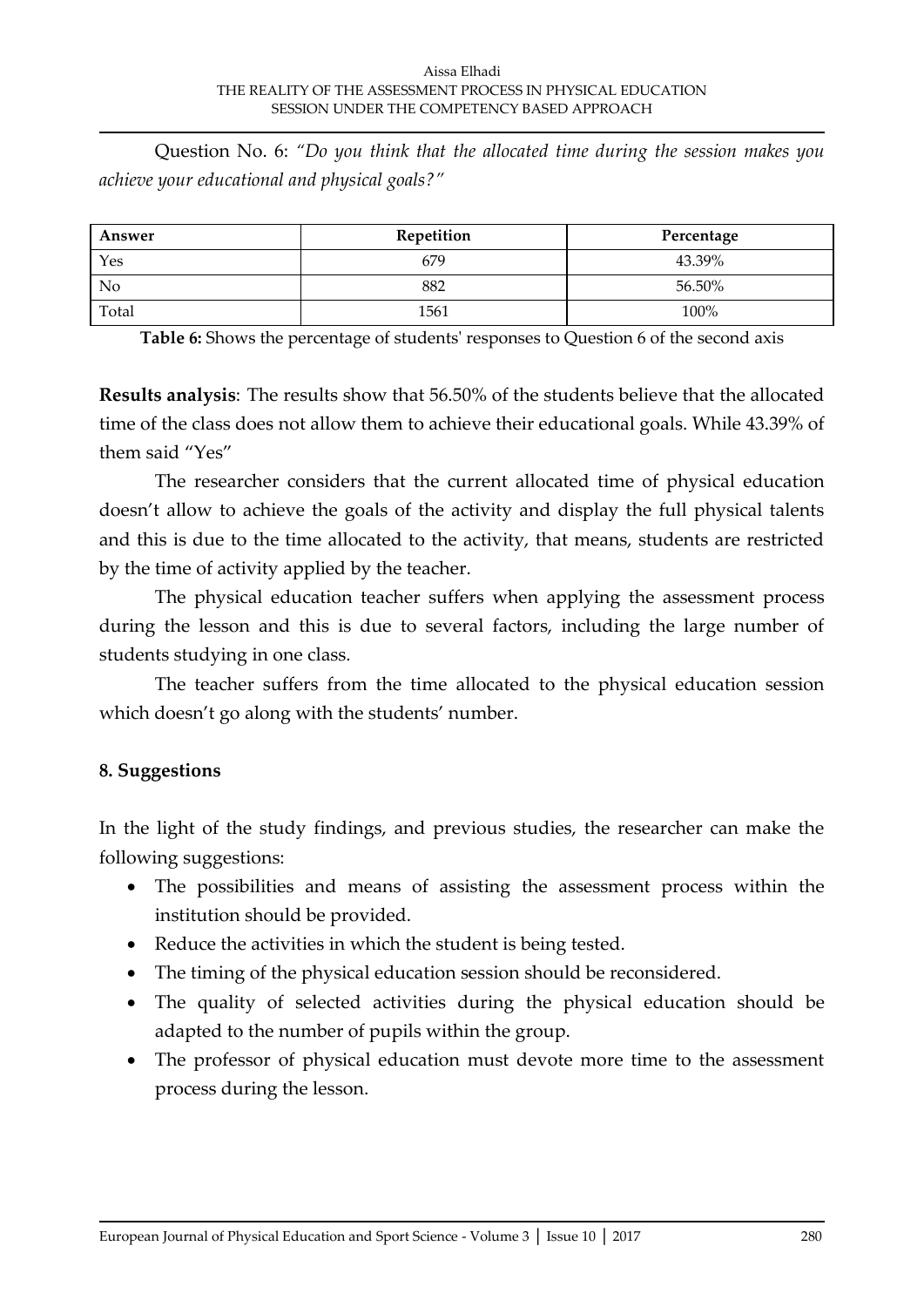#### **9. Conclusion**

Assessment is the compass that directs each work to the right destination and shows the success of any work accomplished. It works to control and correct the shortcomings as well as the positives of any work. It also works to control the total proceeds for the educational process in general and physical education especially in terms of profitability and achievement of desired goals.

Since the evaluation process is a crucial process because it determines the success or failure of the student, we did this research in which we tried to address some aspects of this educational process we dealt with the time allocated to the physical education session as well as the difficulties found by the researcher during the session. Finally, a number of suggestions were put forward to give attention to the teacher by providing him with all the assistance requirements for the assessment process.

In the end, we hope that we have achieved even a little bit of understanding of the subject of our research from all aspects, and if we have left an aspect of it, this is characterized by scientific research continuity, we ask our colleagues students to complete the path in this area.

#### **References**

- 1. Salah al-Din Muhammad Abu Nahia "Educational Measurement" Bibliotheca Alexandrina 1994
- 2. Tayeb Nateem Sulaiman, Zaatout Abdel Rahman, Qawal Fatima, "Competency Approach: Pedagogic Concepts in Education" Dar Al Amal Printing, Publishing and Distribution, September 2004
- 3. Farid Haji, "The Approach to Competencies as an Integrated Pedagogy", Educational Achievement Series, No. 17, 2005
- 4. Mohamed Boualak, "Introduction to the Approach to Education by Competencies", Book Palace, Blida 2004
- 5. Mohamed Sobhy Hasayin, "Evaluation and Measurement in Physical Education, C.1, Arab Thought House, Cairo, 1979
- 6. Laland-A-vocaboulaire de la philosophie puff, Paris, 1959